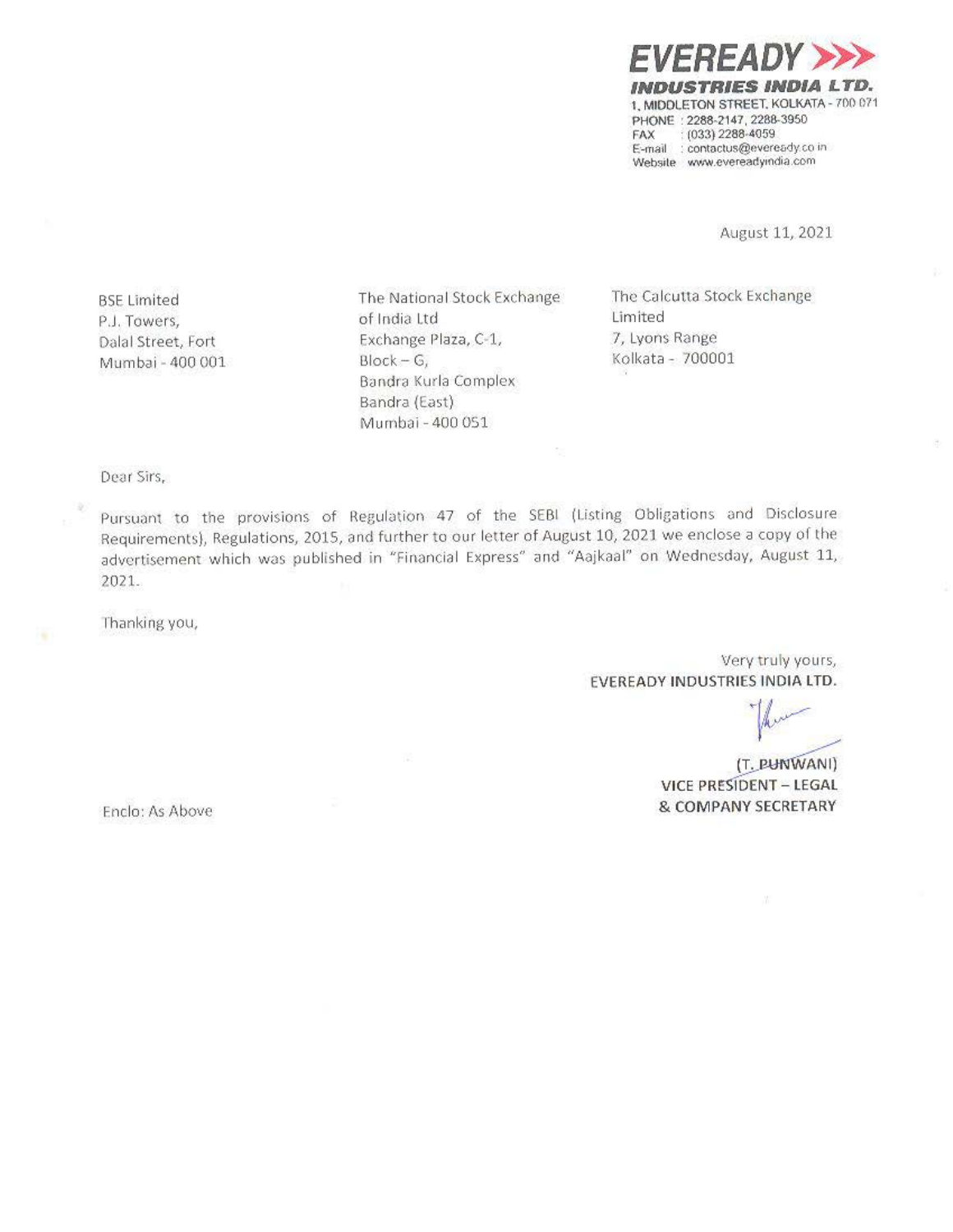FOLLOW US ON TWITTER & FACEBOOK, APP AVAILABLE ON APP STORE & PLAYSTORE WWW.FINANCIALEXPRESS.COM

NANCIA F) XPI

KOLKATA, WEDNESDAY, AUGUST 11, 2021



Kolkata

August 10, 2021

| <b>EVEREADY&gt;</b>   |  |
|-----------------------|--|
| INDUSTRIES INDIA LTD. |  |

Registered Office : 1, Middleton Street, Kolkata - 700071

CIN: L31402WB1934PLC007993, Tel: 91-33-22883950, Fax: 91-33-24864673, Email: Investorrelation@eveready.co.in, Website: www.evereadyindia.com

EXTRACT OF STATEMENT OF UNAUDITED STANDALONE/CONSOLIDATED FINANCIAL RESULTS FOR THE QUARTER ENDED 30TH JUNE, 2021 (₹ in Lakhs, except per share data)

| SI.<br>No.    | <b>Particulars</b>                                                                                                                       | <b>STANDALONE</b>                 |                                               |                                                                         | <b>CONSOLIDATED</b>               |                                               |                                                                         |
|---------------|------------------------------------------------------------------------------------------------------------------------------------------|-----------------------------------|-----------------------------------------------|-------------------------------------------------------------------------|-----------------------------------|-----------------------------------------------|-------------------------------------------------------------------------|
|               |                                                                                                                                          | 3 months<br>ended<br>(30/06/2021) | <b>Previous</b><br>year ended<br>(31/03/2021) | Corresponding<br>3 months ended in<br>the previous year<br>(30/06/2020) | 3 months<br>ended<br>(30/06/2021) | <b>Previous</b><br>year ended<br>(31/03/2021) | Corresponding<br>3 months ended in<br>the previous year<br>(30/06/2020) |
|               |                                                                                                                                          | <b>Unaudited</b>                  | <b>Audited</b>                                | <b>Unaudited</b>                                                        | <b>Unaudited</b>                  | Audited                                       | <b>Unaudited</b>                                                        |
|               | <b>Total Income from Operations</b>                                                                                                      | 28,213.89                         | 1,24,898.67                                   | 26,344.53                                                               | 28,213.89                         | 1.24,898.67                                   | 26,344.53                                                               |
|               | Net Profit/(Loss) for the period before tax and after<br>exceptional items<br>Net Profit/(Loss) for the period after tax and exceptional | 3,887.11                          | (48,006,44)                                   | 3,029.20                                                                | 3,780.69                          | (48.242.64)                                   | 3.166.62                                                                |
|               | items                                                                                                                                    | 3,119.36                          | (30.913.42)                                   | 2,361.45                                                                | 3,012.94                          | (31, 152.06)                                  | 2,498.87                                                                |
| $\frac{1}{4}$ | Total Comprehensive Income for the period [comprising]<br>Profit for the period (after tax) and Other Comprehensive                      | 3,136.32                          | (30.802.86)                                   | 2,388.39                                                                | 3,038.36                          |                                               | 2.534.61                                                                |
| 5             | Income (after tax)]                                                                                                                      | 3.634.36                          | 3,634.36                                      | 3,634.36                                                                | 3.634.36                          | (31,059.94)<br>3.634.36                       | 3.634.36                                                                |
|               | Paid up Equity Share Capital<br>(Face Value: ₹5/- per share)                                                                             |                                   |                                               |                                                                         |                                   |                                               |                                                                         |
| 6             | Earnings Per Share (Basic & Diluted) of ₹5/-each<br>(not annualised)                                                                     |                                   |                                               |                                                                         |                                   |                                               |                                                                         |
|               | (a) Basic                                                                                                                                | 4.29                              | (42.53)                                       | 3.25                                                                    | 4.15                              | (42.86)                                       | 3.44                                                                    |
|               | (b) Diluted                                                                                                                              | 4.29                              | (42.53)                                       | 3.25                                                                    | 4.15                              | (42.86)                                       | 3.44                                                                    |

NOTE: The above is an extract of the detailed format of the Statements of Standalone and Consolidated Unaudited Financial Results filed with the Stock Exchanges under Regulation 33 of the SEBI (Listing Obligations and Disclosure Requirements) Regulations, 2015. The full format of the Statements of Standalone and Consolidated Unaudited Financial Results are available on the Stock Exchange websites at www.bseindia.com, www.nseindia.com and www.cse-india.com respectively and on the Company's website at www.evereadyindia.com.

> **EVEREADY INDUSTRIES INDIA LTD.** Amritanshu Khaitan<br>Managing Director